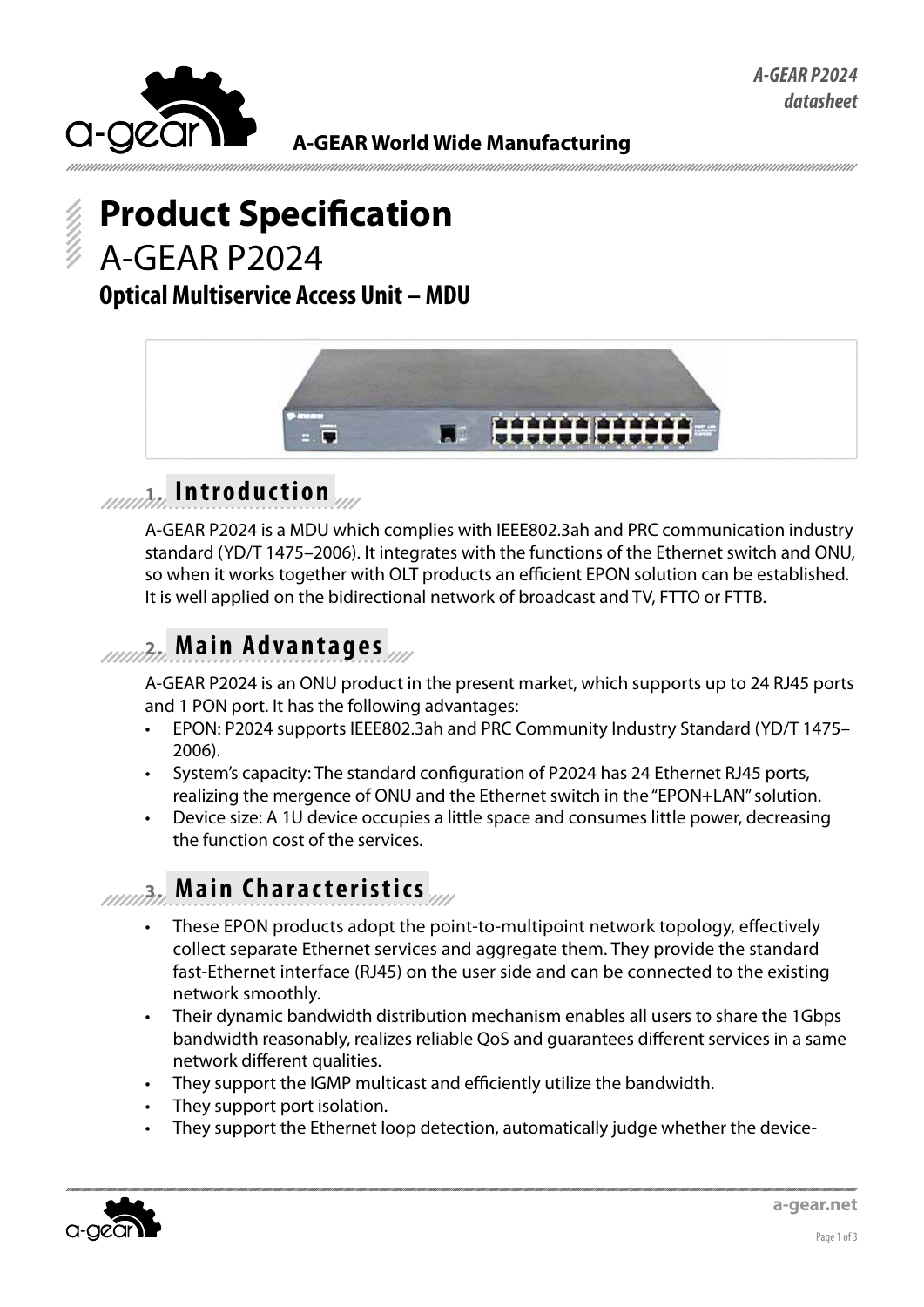

#### **A-GEAR World Wide Manufacturing**

connecting network has Ethernet loopback interrupted, and resume the loop when the loop disappears.

- • They support the multicast VLAN.
- It prevents the attacks from ARP virus and shockwave virus, supports the binding of IP and MAC, and supplies DHCP snooping.
- • It supports ACL filtration in layer 2 to layer 7.
- It supports remote loopback and remote diagnosis of the network state.
- It has rich OAM function designs, including the configuration, alarm, performance monitoring, fault separation and security management. It not only provides the remote OLT management mode but also supports local console platform management.

| <b>Attributes</b>        | P2024                                                                                                                                                                                                                                                            |
|--------------------------|------------------------------------------------------------------------------------------------------------------------------------------------------------------------------------------------------------------------------------------------------------------|
| Interface                | 24 fixed Combo interfaces (10/100/1000BASE-T)<br>1 fixed PON port                                                                                                                                                                                                |
| <b>System's capacity</b> | Maximum coupling ratio, 1:64<br>A 16K MAC table<br>32G backplane bandwidth                                                                                                                                                                                       |
| <b>PON</b> interface     | A 1Gbps transmission rate with downlink and uplink symmetry<br>Hi-sensible optical receiver: Not less than -30dBm<br>Security: ONU authentication mechanism<br>Network coverage diameter: 30 kilometers                                                          |
| <b>Standard</b>          | IEEE802.3ah<br>IEEE 802.1D, Spanning Tree<br>IEEE 802.1Q, VLAN<br>IEEE 802.1w, RSTP<br>IEEE 802.3ad physical link static/dynamic aggregation (LACP)<br>Ethernet - II, Ethernet-SNAP<br>IEEE 802.3ad VLAN Stacking (Q in Q)                                       |
| QoS                      | Backpressure flow control (half duplex)<br>IEEE 802.3x flow control (full duplex)<br>IEEE p802.1p, CoS<br>WR, SP and FIFO<br>Supporting the Mark/Remark priority of 802.1P/DSCP<br>Limiting the uplink/downlink rate based on each ONU<br>Supporting DBA and SLA |
| <b>VLAN</b>              | Port-based VLAN<br>IEEE802.1Q VLAN relay<br>Supporting QinQ and flexible QinQ                                                                                                                                                                                    |

## **4.0.000 Technical Parameters**